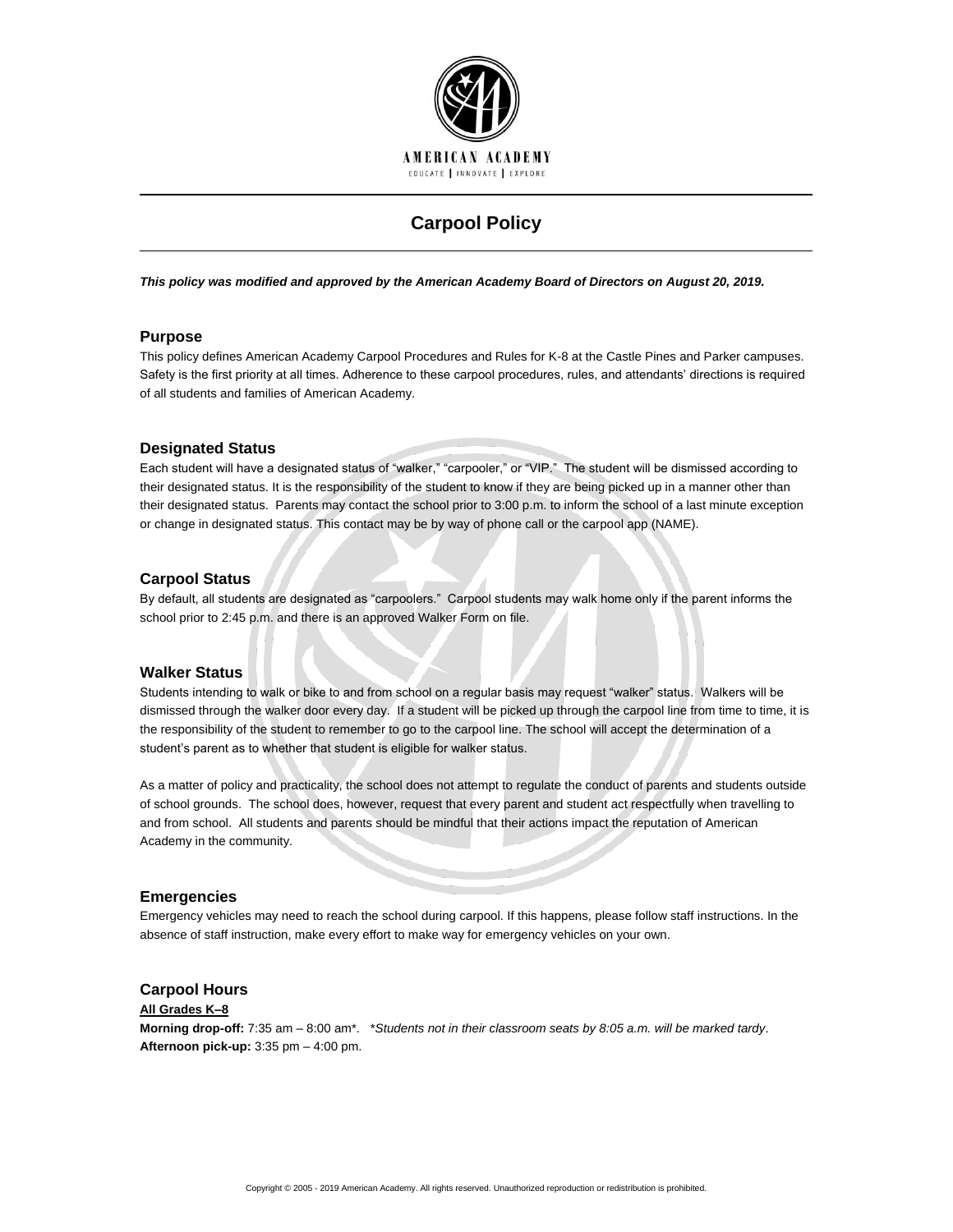# **For KindiePrep Parents: Carpool ID Cards**

KindiePrep drop-off begins at 8:15 a.m. and pick up begins at 3:00 p.m.

**Lincoln Meadows**: Parents with a KindiePrep student AND a K-8 student will be provided a printed carpool card to present to staff once on campus. This placard should be visible through the driver side windshield at all times when parked in two lane (just before the cone zone). Parents with a Kindieprep student only should park in the main lot nearest KindiePrep and proceed inside to pick up their student. No carpool card is necessary.

**Motsenbocker**: Parents with a KindiePrep student AND a K-8 student may park anywhere in the race track and proceed to pick up their student prior to the start of K-8 carpool in the afternoon. Parents with a Kindieprep student only should park in the main lot nearest KindiePrep and proceed inside to pick up their student. No carpool card is necessary in either case.

## **For K-8 Parents: Carpool App**

To the extent possible, every American Academy family should download the free carpool app used by American Academy and create an account. The app is called "School Dismissal Manager" and can be accessed either on the Google Play App Store or the Apple App Store.

The app will allow parents to check in once on campus for retrieval of their student(s), report absences or late arrival to school, change of pick up status, designate alternative pick up drivers, and to be notified of any emergency changes to carpool. If you cannot download the app for any reason, please immediately notify the school for alternative pick-up procedures.

For afternoon carpool, the app will allow check in beginning at the designated carpool opening time (3:20 p.m. for Motsenbocker and Castle Pines and 3:25 p.m. for Lincoln Meadows). Once you have checked in, please follow the direction of onsite staff.

#### **VIP Passes**

Each spring at the American Academy PTO Spring Gala, the school auctions off a limited number of VIP Passes for the following school year. Parents who purchase these VIP Passes are entitled to special access to the front of the carpool line in the afternoon. VIP Pass owners will be given a VIP Pass in addition to or in place of their family Carpool ID card. If you are a VIP driver, you must display your VIP Pass on the visor, dashboard or windshield of the passenger side of the car clearly visible to carpool volunteers in order to proceed to your designated VIP spot. **VIP cars must be in their designated places by 3:15 pm (Parker Campuses), and 3:20 pm (CP)** or they will need to line up with the other cars. VIP Passes obtained through the Spring Gala are good for one school year only, and will be open for bid for at the AAPTO Spring Gala every spring.

#### **Morning Drop-Off Procedures**

If there is inclement weather in the morning, please check the school website for delays and cancellations. Make sure your children are dressed appropriately.

**Motsenbocker and Castle Pines Drivers may begin to line up no earlier than 7:30 a.m. To help reduce traffic on Twenty Mile Road, Lincoln Meadows Drivers may line up on campus earlier than 7:30 a.m.** As they arrive, drivers will line up single file all the way to the right, starting at the student entrance. As the line grows:

- Castle Pines drivers will continue to line up single file on the right hand side of Mira Vista Lane leaving the middle lane and roundabout open until 7:30 am. Once the line is formed through the roundabout, do not pass the line.
- Parker drivers will continue to line up single file in the "race track" and then be released into the two lanes just before cone zone. Staff will then release drivers into the cone zone.

**American Academy Carpool Policy, Approved August 20, 2019**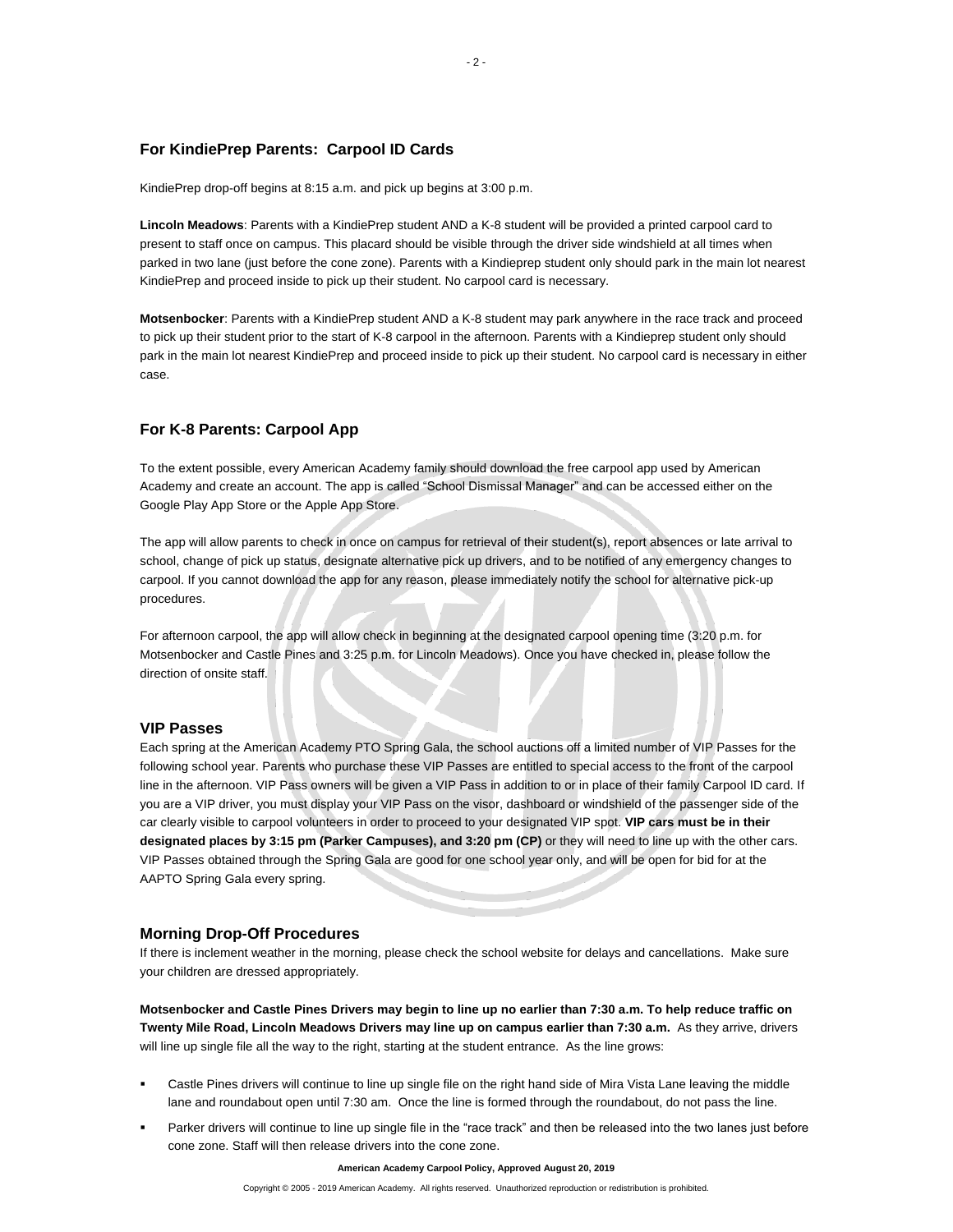The designated drop off area, called the "cone zone", is between the student entrance and the cafeteria, and will be delineated using orange cones. The "cone zone" will be monitored by staff members during the designated carpool hours. **Parents may not let students out of the vehicle until a staff member indicates that carpool is ready to begin.** 

**Carpool drop-off for all K-8 students begins at 7:35 a.m.** Once directed, cars in the designated drop-off area may release their students from the car from the **right side (passenger side) only**. At no time may students exit a car from the left side. Once children have exited their vehicles, they should enter the building through their designated student entrance and proceed directly to the cafeteria or their classrooms as directed by AA staff. Parents should take care that all of their students reach the sidewalk safely before pulling forward. Students sometimes chase papers, balls, etc., moving unexpectedly to retrieve them, and are not easily seen by drivers.

**Students should be released from the car where the car comes to a stop in the carpool line.** Parents may not drive forward to release students closer to the entrance.

If your student is on crutches or for some other reason is restricted from walking and /or needs an elevator pass, indicate this to carpool staff as you approach the main entrance.

Once the students have been released from the car and it is safe to pull forward, all drivers will proceed, single file and keeping to the right, through the AA parking lot to exit school grounds. The next group of cars will be directed to move into position in the "cone zone." Parents must pull all the way forward before releasing students.

Castle Pines Note: Once morning carpool commences, all traffic going in and out of the school must be in the carpool lines and cars may not pass on the left on Mira Vista nor go the wrong way around the roundabout during carpool for any reason.

Students dropped off after 8:00 a.m. will be marked tardy as students are required to be in their classrooms and seated at 8:05 am to begin school. If you arrive after the carpool attendants have gone inside for the morning, you must park your vehicle in the parking lot across from the main entrance (not in the carpool lane\*) and escort your child to the office to sign them in. Your child will receive a tardy slip. Should there be inclement weather, the carpool volunteer may stay longer to supervise drop off, and tardy slips may be suspended at the discretion of the office.

**\*Drivers may not park and leave their cars in the carpool lane at any time either during, before, or after carpool.**

#### **Afternoon Pick-Up Procedures**

Due to limited parking at the school, there are no provisions for inclement weather except for lightning. In the event of lightning, carpool will be suspended, and children and staff will proceed back inside the building. Carpool will resume when the threat is deemed by school security officials to have passed. Please provide your children with clothing appropriate for the weather. Be aware that during inclement weather, carpool will take longer.

## **For Castle Pines and Motsenbocker campuses, Drivers may begin to line up under the direction of carpool attendants no earlier than 3:20 p.m. For Lincoln Meadows, Drivers may begin lining up no earlier than 3:25 p.m.**

Drivers will line up as follows:

- Castle Pines drivers will line up filling both inbound lanes no earlier than 3:20 p.m. As both lanes near the roundabout, cars will move forward as they alternate to merge into one lane. No cars will be allowed to sit in front of the school or on Mira Vista prior to the commencement of afternoon carpool. Carpool attendants will place cones and provide direction on a daily basis. No passing on the left of the inbound carpool lines at any time. Parents needing to pull out of the line for emergency reasons may call the Front Office at 720-292-5600. Do not attempt to pull out of the line without the help of an attendant at any time.
- Once on campus and parked in the four lane "race track," Motsenbocker drivers will wait for the attendant to direct them to form two lanes just around the corner from the main entrance and past the gym/cafeteria. No passing on the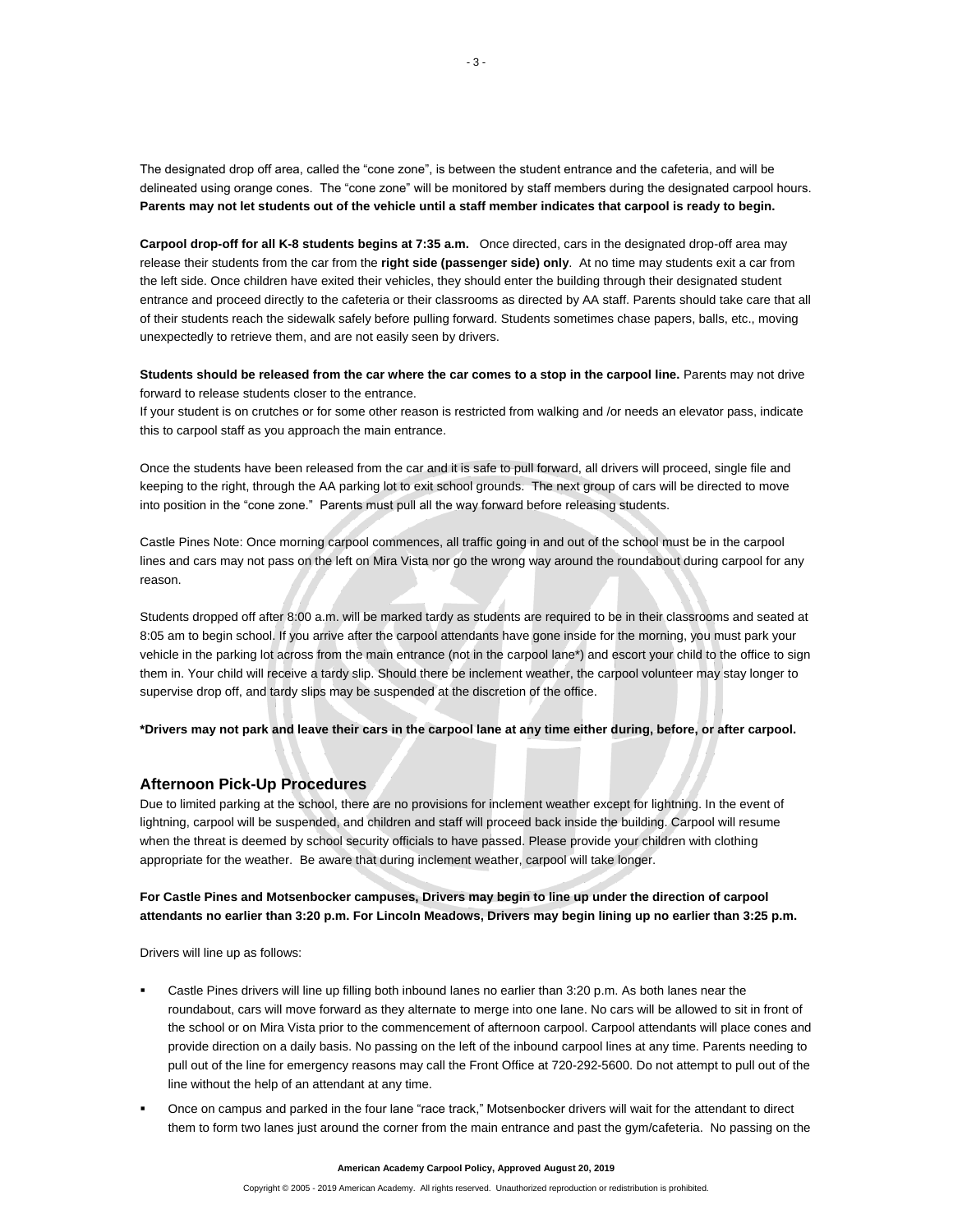left of the carpool line once carpool line begins forming. Parents needing to pull out of the line for emergency reasons may call the Front Office. Do not attempt to pull out of the line without the help of an attendant at any time.

#### **Pick-up will begin promptly at 3:35 pm.**

Castle Pines Note: Once afternoon carpool has commenced absolutely no traffic will be allowed to access the school via Mira Vista without joining the carpool lines.

Students will line up between the student entrance and the main/visitor entrance, staying on the sidewalk and watching for their vehicles. Once directed by a carpool attendant, cars may proceed to line up in front of the cone zone. **Students may only be picked up in the area designated by the "cone zone" or as directed by a carpool attendant.** All cars are expected to pull all the way forward in line, following the car in front and filling in all gaps. Parents may not stop when they see their student(s); they must pull forward behind the car in front of them and wait for the student to come to the car.

If your student is not waiting for you when you pull up in line to get them, you will be directed to park in the parking lot. Your student will be recalled by a staff member with a radio and escorted to the parking lot. **While waiting in recall parking, parents must stay inside of, or next to their cars, to wait for their student/s.**

To ensure the continued safety of our students, parents will not be allowed at any time to approach the cone zone to pick up a child. Once the student has appeared, they must wait to be escorted by a carpool attendant across the crosswalk.

Parents arriving after carpool is finished must park their vehicles in the parking lot (not in the carpool lane\*) and go inside to the school office to sign out their child. Students who are not picked up on time will be sent to Homework Club and parents will be charged at the current homework club rate. Students not picked up by the designated Homework Club pick-up time will be sent to Crash Club and parents will be charged at the current Crash Club Rate. Students not picked up from Crash Club by 6:00 pm will be charged a late fee according to the **[Extracurricular Policy](http://www.americanacademyk8.org/aastaffhome/BOD/downloads/ExtracurricularPolicy.pdf)**.

**\*Drivers may not park and leave their cars in the fire lane in front of the school building at any time either during, before or after carpool. Drivers must park in the school parking lot.**

#### **Carpool Rules**

The following rules apply to both morning drop-off and afternoon pick-up, and all carpool drivers are required to abide by these rules:

- **For Lincoln Meadows drivers: DO NOT park, line up, or slowly proceed forward on Twenty Mile Road, Apache Road, or Plaza Road prior to the opening of carpool. Doing so creates safety hazards on an arterial road and otherwise has the potential to disrupt local businesses.**
- **Do not access the School Dismissal Manager app while operating a moving vehicle off campus. Please check in only once you have arrived on campus and you have come to a complete stop.**
- **Do not exceed 10 mph on school property at any time for any reason.**
- **Do not block the crosswalk.**
- **Prepare your child for drop-off before you arrive at carpool.** Coats should be on or in hand, backpacks and lunchboxes should be packed, on laps or easy-to-reach, and when possible, children's seating order in the car should match the order in which they will exit the car. Make sure your child's backpack can be carried or maneuvered by that child.
- **Parents are expected to release their student(s) where the car stops in the carpool line.** Parents may not drive forward to release students closer to the entrance.
- **Respect the attendants and follow their direction at all times.** Staff and volunteers do their best every day to uphold the rules of the school and to make carpool run as smoothly and safely as possible.
- **Do not exit your car at any time, once you have entered the carpool line.** If your student requires assistance exiting or entering the car, you must wait for a carpool attendant or staff member to assist them.

**American Academy Carpool Policy, Approved August 20, 2019**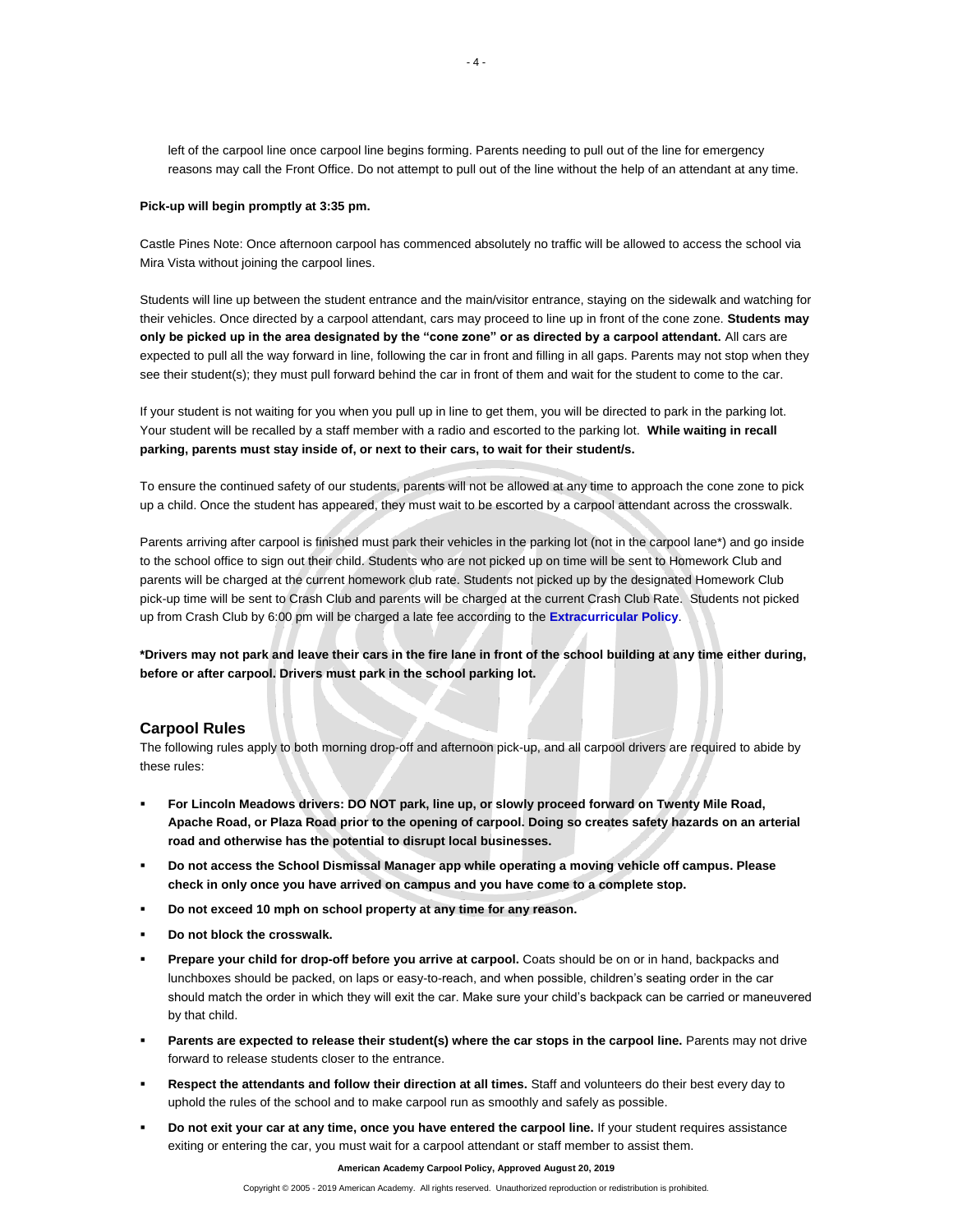- **Other than checking in on the SDM app once on campus, parents must turn off cell phones when carpool is in progress.** Do not text, dial or talk on a cell phone during carpool. For everyone's safety, drivers must give driving their undivided attention.
- **Do not approach the carpool line on foot to pick up your child.** You will not be permitted to pick up your child this way.
- **Do not allow your student to enter or exit your car on the left side at any time. At all times, students should enter your car on the passenger side only.**
- **Do not line up prior to 7:30 am for morning carpool or 3:15 pm for afternoon carpool (3:25 p.m. for Lincoln Meadows).**
	- For morning carpool, Lincoln Meadows drivers may line up in the parking lot prior to 7:30 a.m. to help reduce congestion on Twenty Mile Road.
- **Do not hold up the line by chatting with a staff member or carpool attendant.** Carpool is not the time or place for impromptu parent/teacher discussions.
- **Do not attempt to pass the car(s) in front of you at any time during carpool. Follow the car in front at all times.**
- **Do not hold up the carpool line if your child is not in the loading area.** Move forward to the recall area and pull as close to the curb either in front of or behind waiting cars so carpool line can continue you around you.
- **Do not park and leave your vehicle in the carpool line or in the fire lanes.** The school reserves the right to have any unattended vehicle immediately towed at the owner's expense if the vehicle is impeding carpool or the arrival of an emergency vehicle.
- **Parking in the carpool cone zone is prohibited at all times.** This area is for loading and unloading only.
- **Do not at any time open the trunk of your car while in carpool.** If you must retrieve something from the back of your car, you must do this prior to entering carpool or after exiting.
- **Once carpool has begun, all traffic must travel with the carpool lines in and out of the school.**
- **Please use patience and courtesy with all other drivers, volunteers and students and staff members.** Respectful behavior is expected at all times of our students, our staff AND our parents!

#### **Parking**

Do not park and leave your vehicle in the carpool line or in the fire lanes without permission. The school reserves the right to have any unattended vehicle immediately towed if that vehicle is illegally parked or could impede the progress of carpool.

## **Early Pick-Up**

If you need to pick your child up from school early for a doctor's appointment or another pre-arranged reason, you must park in the parking lot and come to the front office to sign your child out. **Please note that early pick-up ends at 2:45 p.m.** If you arrive after 2:45 p.m., you will need to pick up your child in the carpool line. Early pickup is intended to be used as an exception and will not be allowed on a regular basis. Routine early dismissal is disruptive to the student(s) and the entire class. The office reserves the right to deny early pick-up.

Lincoln Meadows drivers who pick up early should park in the main school parking lot. This will help ensure that they are not delayed by parking behind those waiting for regular carpool to begin.

### **Inclement Weather and Special Circumstances**

In the event of lightning or other extreme circumstance during afternoon pick-up, pick-up will be suspended and all staff members brought inside until it is safe to resume. Depending on Parents will wait in line in their cars for carpool to resume. Walkers will also be held until it is safe to release them.